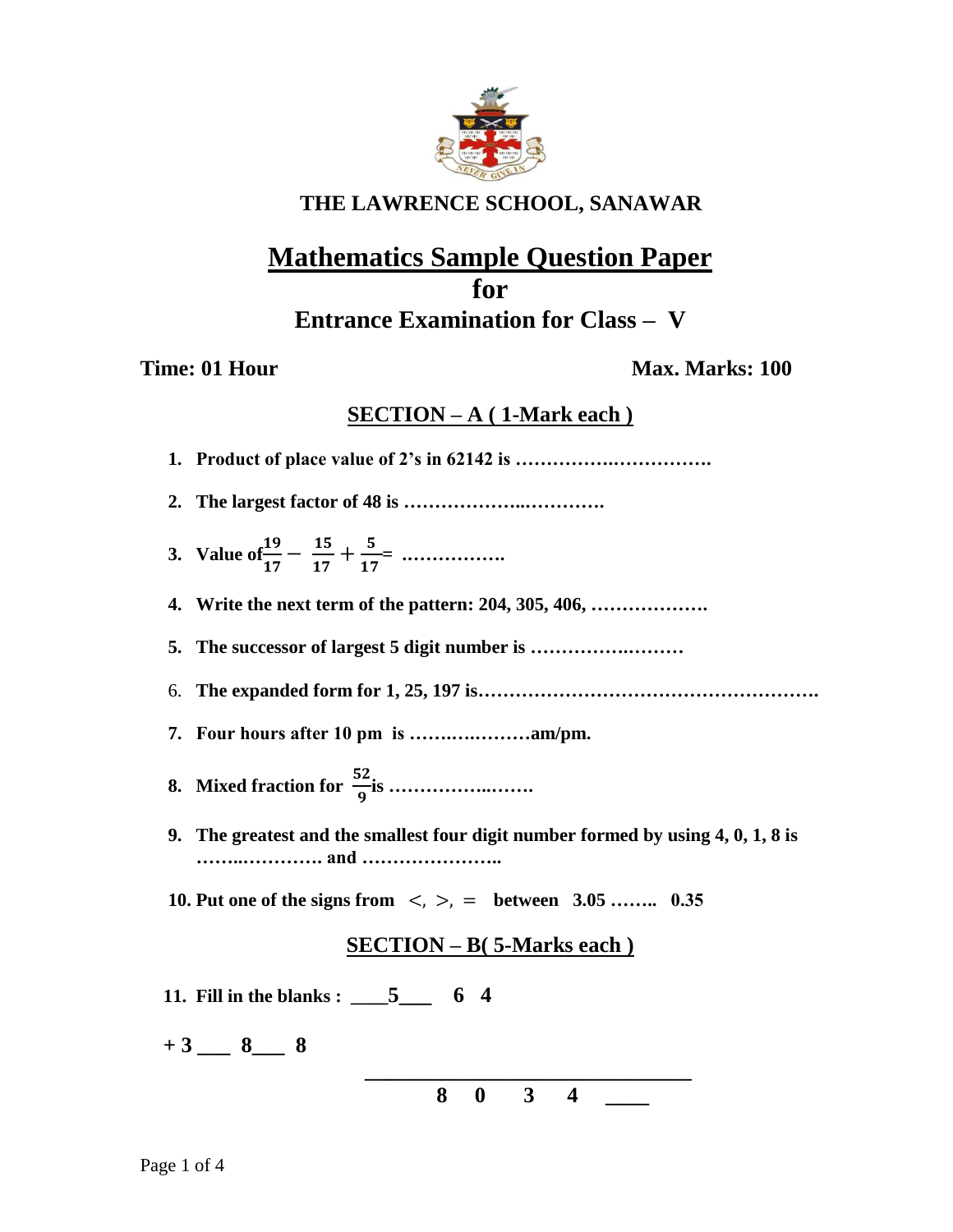**12. There are 23 coaches in a train and 125 seats in each coach. Find the total number of passengers that can travel in the train.** 

**13. Draw a circle of diameter 3 cm and mark its center, diameter, chord and an Arc.** 

14. Simplify: 
$$
1\frac{2}{5} + 3\frac{1}{5} - 2\frac{3}{5}
$$

**15. In a library there are 24075 books on Literature, 8455 books on Science and 4,555 books on Mathematics. How many books are there in total ?**

**16. Find the L C M of 15, 40 and 60.**

**17. Raman started his train journey from New Delhi to Mumbai at 5:25 am and it was6:40 pm when he reached Mumbai. How long did his journey lasts ?**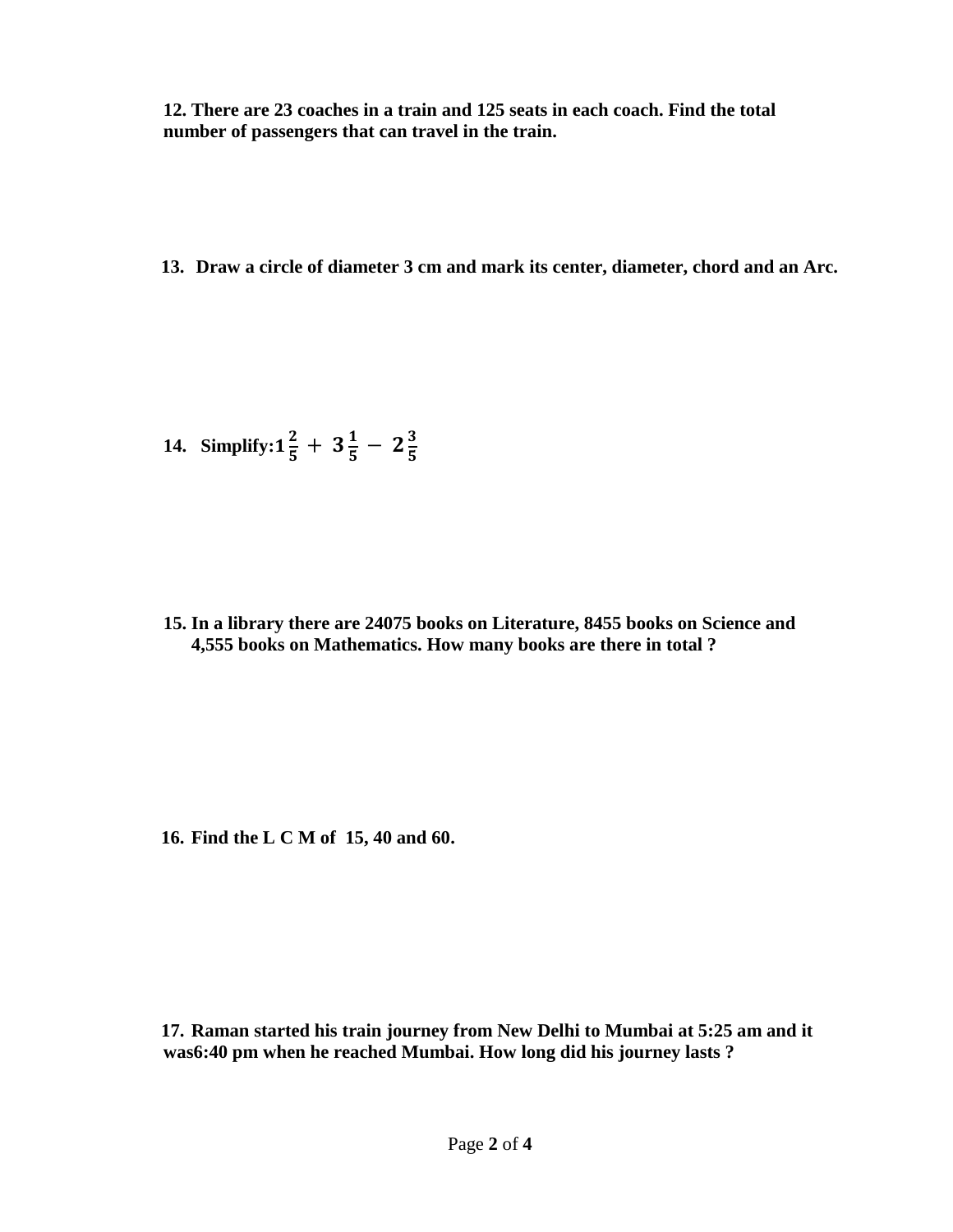**18. Mrs. Gupta purchased 12 kg 450 g of rice, 15 kg 375 g for wheat flour and 7 kg 675 g of vegetables. How much is the total weight of groceries purchased by Mrs. Gupta ?**

**19. Alisha bought a dozen of pencils each costing Rs. 6.50. If she gave Rs. 100 to the shopkeeper then calculate the amount she would get back.**

**20. A rectangle is 4.5 m long and 2.5 m wide. Find the side of a square whose perimeter is equal to the perimeter of this rectangle.** 

## **SECTION – C ( 10- Marks each )**

**21. In a carton there are 25 tetra packets of juice. How many such packets can be packed in 124 such cartons? Also, find how many cartons are needed to pack 1575 such packets.**